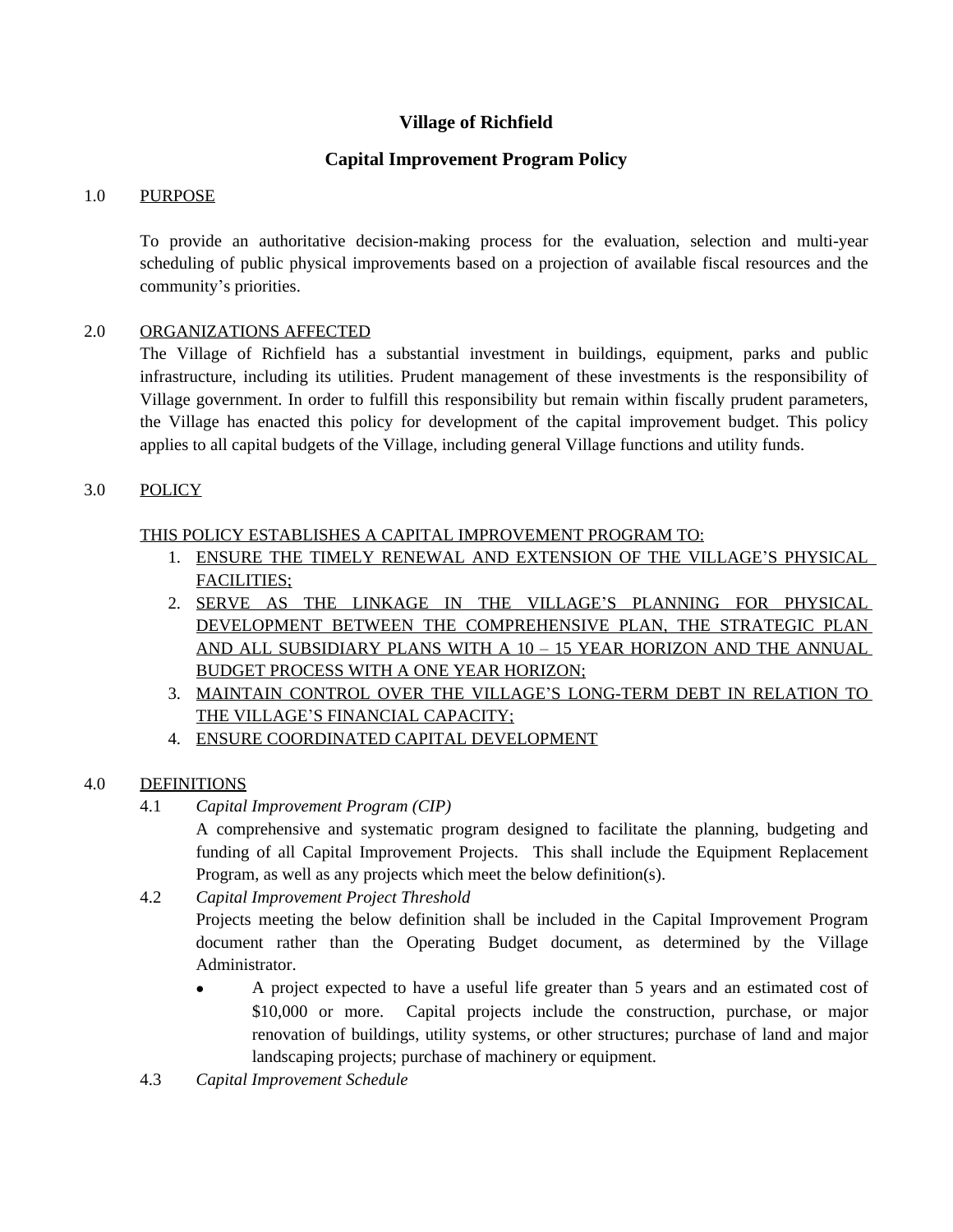A summary schedule of all approved capital improvement projects. The program shall be for a five year period. The program shall be annually revised and projected one year to allow for changed conditions and circumstances.

4.4 *Capital Improvement Plan*

A comprehensive planning document including all approved projects in the five- year Capital Improvement Program. This document will include detailed information regarding each project, the Capital Improvement Program Project Request Form and any subsequent attachments and background materials. This document will also include the Capital Improvement Schedule and the Equipment Replacement Schedule, as well as funding source information, linkages to other planning documents and other similar data and analysis.

4.5 *Capital Budget*

The capital budget includes those projects scheduled for activity and funding in the next budget year. The capital budget shall be presented annually by the Village Administrator to the Village Board, in conjunction with the normal budget process, for consideration and adoption. The source of financing for each project in the budget shall be identified. The capital budget and the Capital Improvement Schedule shall only include those project costs or portions thereof, that the Village is responsible for funding. This would include grant proceeds received on a reimbursement basis, but would not include non-local funding for which the Village does not need to front the money.

4.6 *Capital Fund*

To ensure proper accounting and financial management the Village shall create and maintain a Capital Fund for the purposes of financing and accounting for the cost of Capital Improvement Projects. This fund shall be accounted for in the Financial Statement of the Annual Auditor's Report and will be maintained by the Village Treasurer.

# 4.7 *CIP Administrative Committee*

The CIP Administrative Committee consists of the following members:

- Village President
	- o The President shall convene the Committee annually, vote only in the case of a tie and shall chair all meetings.
- One Trustee, elected by the Village Board at the first meeting in May of each year
- One non-elected official on the Plan Commission, appointed by the Village Board at the first meeting in May of each year
- One citizen at large, appointed by the Village Board at the first meeting in May of each year

# 5.0 SCHEDULE

The schedule for the annual CIP process shall be as follows:

- *December 15* CIP Request Forms issued by Village Administrator
- *February 15 –* Departmental submission of CIP request forms to Village Administrator
- *First Thursday for March –* Village Administrator & Deputy Treasurer present analysis of available and acceptable funding levels to CIP Administrative Committee
- *First Thursday in April –* CIP Administrative Committee makes initial presentation of five year CIP to Plan Commission
- *Third Thursday in April* Final consideration and adoption of CIP by the Village Board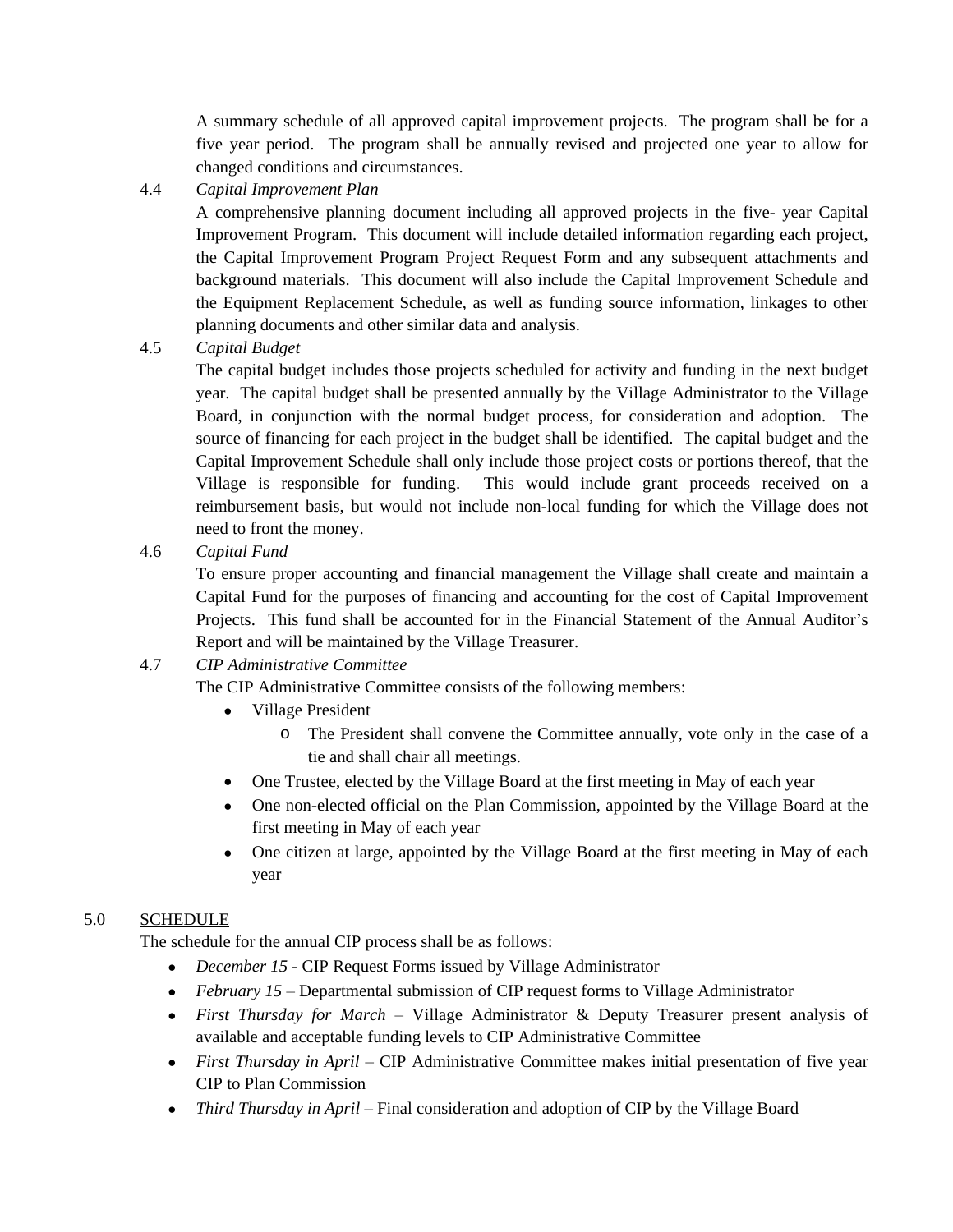• *Third Wednesday in May* – Publication and distribution of the adopted CIP

#### 6.0 PROJECT PRIORITIZATION

As part of the project submittal process, department/division heads shall identify project priorities to help determine which projects are recommended for inclusion in the five-year CIP.

The following matrix system shall be used to establish a priority for each project. The system ranks projects in two separate categories and then, through the use of the matrix, ranks the projects as either Level 1 (highest), Level 2 (medium) or Level 3 (lowest) priority.

The initial measure of the project's priority is first established using the following factors:

### *High*

- Project is mandated by local, State or Federal regulations
- Project is a high priority of the Village Board, based on the most current Comprehensive Plan or other subsidiary plans
- Project prevents irreparable damage to existing facilities
- Project leverages local funding with other non-local funding sources
- Project finishes a partially completed project

#### *Medium*

- Project maintains existing service levels
- Project results in increased efficiency
- Project reduces operational costs
- Project significantly reduces losses in revenue or provides for significant increased revenues

#### *Low*

- Project provides an expanded level of service or new public facility
- Project is deferrable

Four project criteria are then evaluated to help separate projects with a greater "need", like Health  $\&$ Safety issues as compared to new projects that might be more "desired" than "needed". The four project criteria are summarized as follows:

#### *Health/safety*

Capital projects that protect the health and safety of the Village, its residents, visitors and employees

#### *Maintenance/replacement*

Capital projects that provide for the maintenance of existing systems and equipment

#### *Expansion of existing programs*

Capital projects which enhance the existing systems and programs allowing for expansion of services

#### *New program*

• Capital projects that allow new programs and services

After each project is rated on the priority criteria and project criteria identified above, the project is placed on the grid of the matrix and the rating is determined to be a Level I, II or III.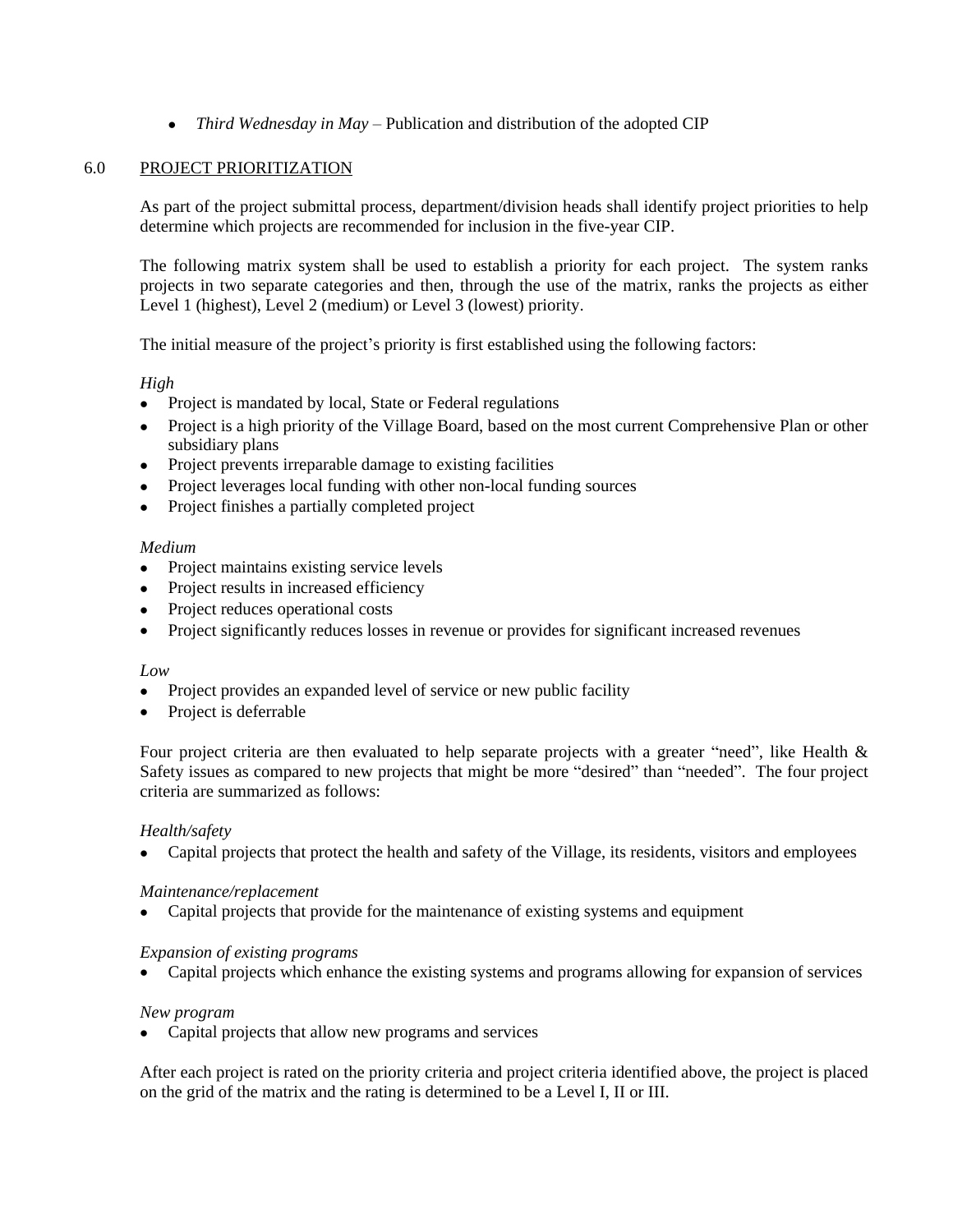| <b>CRITERIA</b>                         |              | <b>INIBEQUOI IVIQUIA</b><br><b>PRIORITY</b> |               |             |  |  |  |
|-----------------------------------------|--------------|---------------------------------------------|---------------|-------------|--|--|--|
|                                         |              | <b>HIGH</b>                                 | <b>MEDIUM</b> | LOW         |  |  |  |
| Health/ Safety/ Welfare                 | $\mathbf{1}$ | I                                           | I             | $_{II}$     |  |  |  |
| Maintenance/<br>Replacement             | 2            | I                                           | $_{II}$       | $_{\rm II}$ |  |  |  |
| <b>Expansion of Existing</b><br>Program | 3            | $_{\rm II}$                                 | $_{\rm II}$   | III         |  |  |  |
| New Program                             | 4            | $_{\rm II}$                                 | III           | III         |  |  |  |

**Prioritization Matrix** 

Note: Prioritization Matrix and description adapted from South Hampton County, VA**.**

## 7.0 CIP Administrative Committee Criteria

- Project rating as established by department/division Head**.**
- Cost in consideration of available funding, including non-local funding opportunities.
- Compatibility with the Village's most current Comprehensive Plan as well as other adopted subsidiary plans
- Project Benefits in relation to costs:
	- o Projects directly affecting the health and safety of citizens shall have priority over all other projects
	- o Projects accruing benefits to a larger number of citizens shall have priority over projects benefiting a smaller number of citizens
- Project operating costs Projects will be evaluated on the basis of additions and/or savings to the Village's operating costs
- Economic Development Impact Projects will be evaluated on the basis of their overall impact on the Village's economic base, including the likelihood that the project will spur other private and public sector development, create new jobs or assist in retaining current jobs, or otherwise positively impact the Village's economic base
- Project Readiness Projects will be evaluated on the ability to move the project expeditiously to completion
- Provide a balance of capital expenditures among the various service sectors**.**